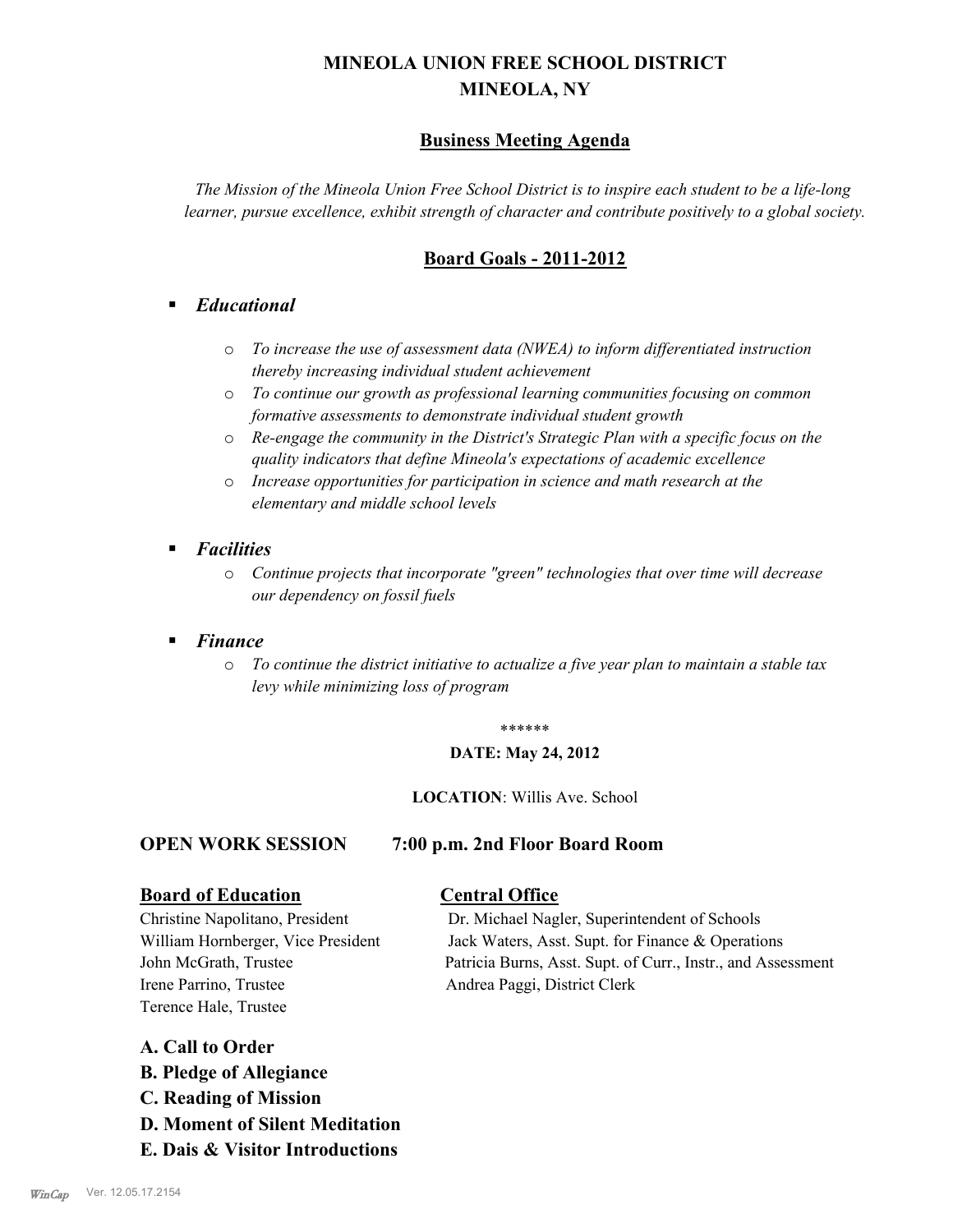### **G. Old Business**

### **H. New Business**

# **1. TAX ANTICIPATION NOTE RESOLUTION OF MINEOLA UNION FREE SCHOOL DISTRICT, NEW YORK, ADOPTED MAY 24, 2012, AUTHORIZING THE ISSUANCE OF NOT TO EXCEED \$15,000,000 TAX ANTICIPATION NOTES IN ANTICIPATION OF THE RECEIPT OF TAXES TO BE LEVIED FOR THE FISCAL YEAR ENDING JUNE 30, 2013 RESOLUTION #75 - BE IT RESOLVED** that the Board of Education of the Mineola Union Free School District, in the County of Nassau, New York as follows:

Section 1. Tax Anticipation Notes (herein called "Notes") of Mineola Union Free School District, in the County of Nassau, New York (herein called "District"), in the principal amount of not to exceed \$15,000,000, and any notes in renewal thereof, are hereby authorized to be issued pursuant to the provisions of Sections 24.00 and 39.00 of the Local Finance Law, constituting Chapter 33-a of the Consolidated Laws of the State of New York (herein called "Law").

Section 2. The following additional matters are hereby determined and declared:

(a) The Notes shall be issued in anticipation of the collection of real estate taxes to be levied for school purposes for the fiscal year commencing July 1, 2012 and ending June 30, 2013, and the proceeds of the Notes shall be used only for the purposes for which said taxes are levied.

(b) The Notes shall mature within the period of one year from the date of their issuance.

(c) The Notes are not issued in renewal of other notes.

(d) The total amount of such taxes remains uncollected at the date of adoption of this resolution.

Section 3. The Notes hereby authorized shall contain the recital of validity prescribed by Section 52.00 of the Law and shall be general obligations of the District, and the faith and credit of the District are hereby pledged to the punctual payment of the principal of and interest on the Notes and unless the Notes are otherwise paid or payment provided for, an amount sufficient for such payment shall be inserted in the budget of the District and a tax sufficient to provide for the payment thereof shall be levied and collected.

Section 4. Subject to the provisions of this resolution and the Law, and pursuant to Sections 50.00, 56.00, 60.00 and 61.00 of the Law, the power to sell and issue the Notes authorized pursuant hereto, or any renewals thereof, and to determine the terms, form and contents, including the manner of execution, of such Notes, and to execute arbitrage certifications relative thereto, is hereby delegated to the President of the Board of Education, the chief fiscal officer of the District.

Section 5. The Notes shall be executed in the name of the District by the manual signature of the President of the Board of Education, the Vice President of the Board of Education, the District Treasurer, the District Clerk, or such other officer of the District as shall be designated by the chief fiscal officer of the District, and shall have the corporate seal of the District impressed or imprinted thereon which corporate seal may be attested by the manual signature of the District Clerk.

Section 6. This resolution shall take effect immediately.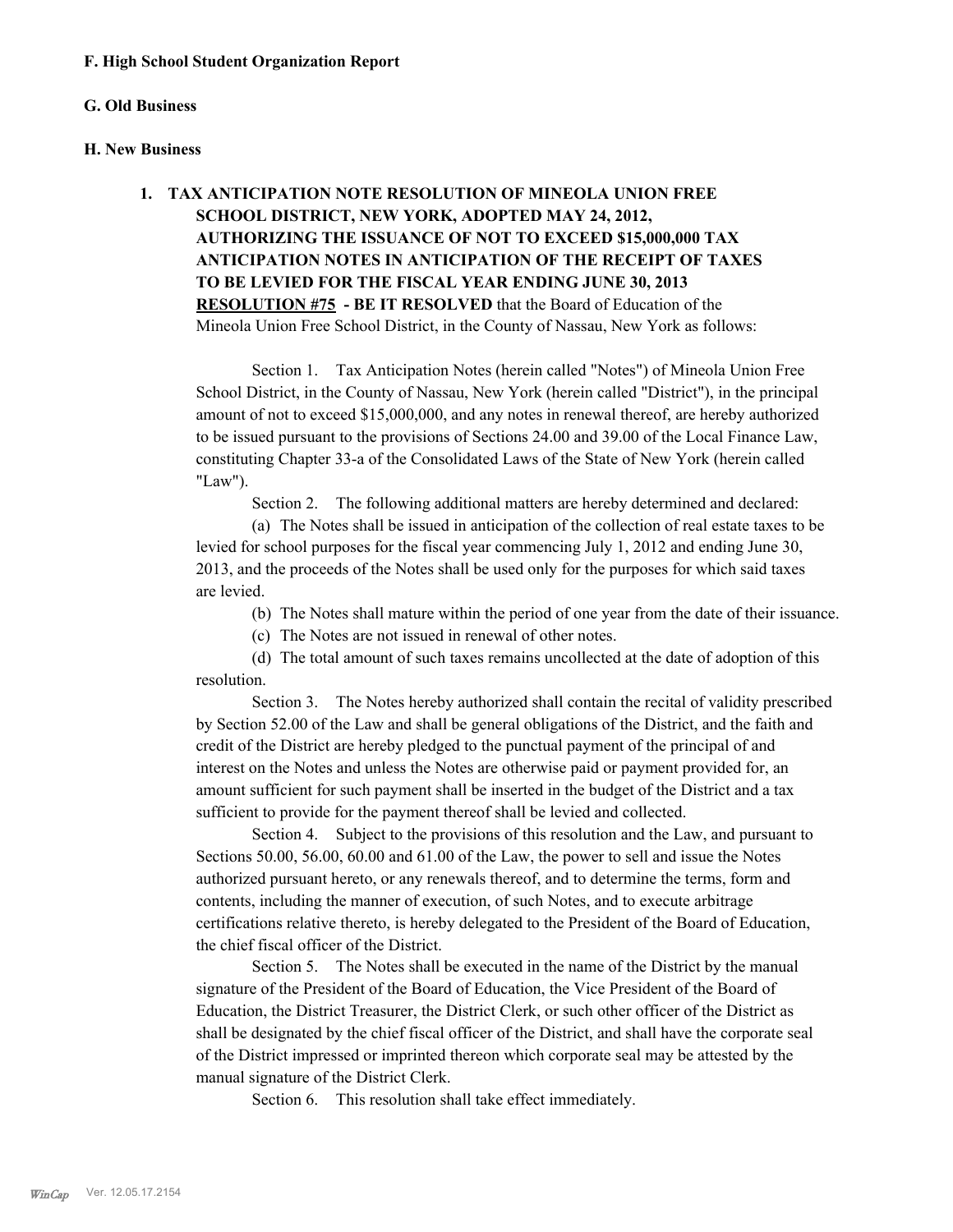| <b>Motion:</b><br>Second: |     |  |
|---------------------------|-----|--|
| Yes:                      | No: |  |
|                           |     |  |
|                           |     |  |
|                           |     |  |
|                           |     |  |
| Passed.                   |     |  |

### **I. Consensus Agenda**

**RESOLUTION #76-BE IT RESOLVED** that the Board of Education approves the consensus agenda items I.1.a.. through I.9, as presented.

| <b>Motion:</b><br>Second: |     |  |
|---------------------------|-----|--|
| Yes:                      | No: |  |
|                           |     |  |
|                           |     |  |
|                           |     |  |

**Passed: \_\_\_\_\_\_\_\_\_\_\_\_\_**

### 1. **Instruction**

- a. Resignation(s)
- That the Board of Education accepts the resignation of Michael B. Perro, Varsity Head Lacrosse Coach, effective June 30, 2012. 1.
- b. Leave(s) of Absence/Personal
- That the Board of Education grants a request to Maureen Connolly, for an unpaid Leave of Absence, due to personal reasons, effective September 1, 2012 to June 30, 2013. 1.
- c. Appointments Instruction
- The Board of Education approves the appointment of Catherine Vays-Maiman, to the position of Director of Pupil Personnel Services, effective July 1, 2012. Probationary Period: July 1, 2012 to June 30, 2015. Salary: \$163,000 1.
- Appointment(S) Sub Teacher per diem The Board of Education approves the addition of the following candidates to the Per Diem Substitute Teacher List at a daily rate of pay, \$90.00: d.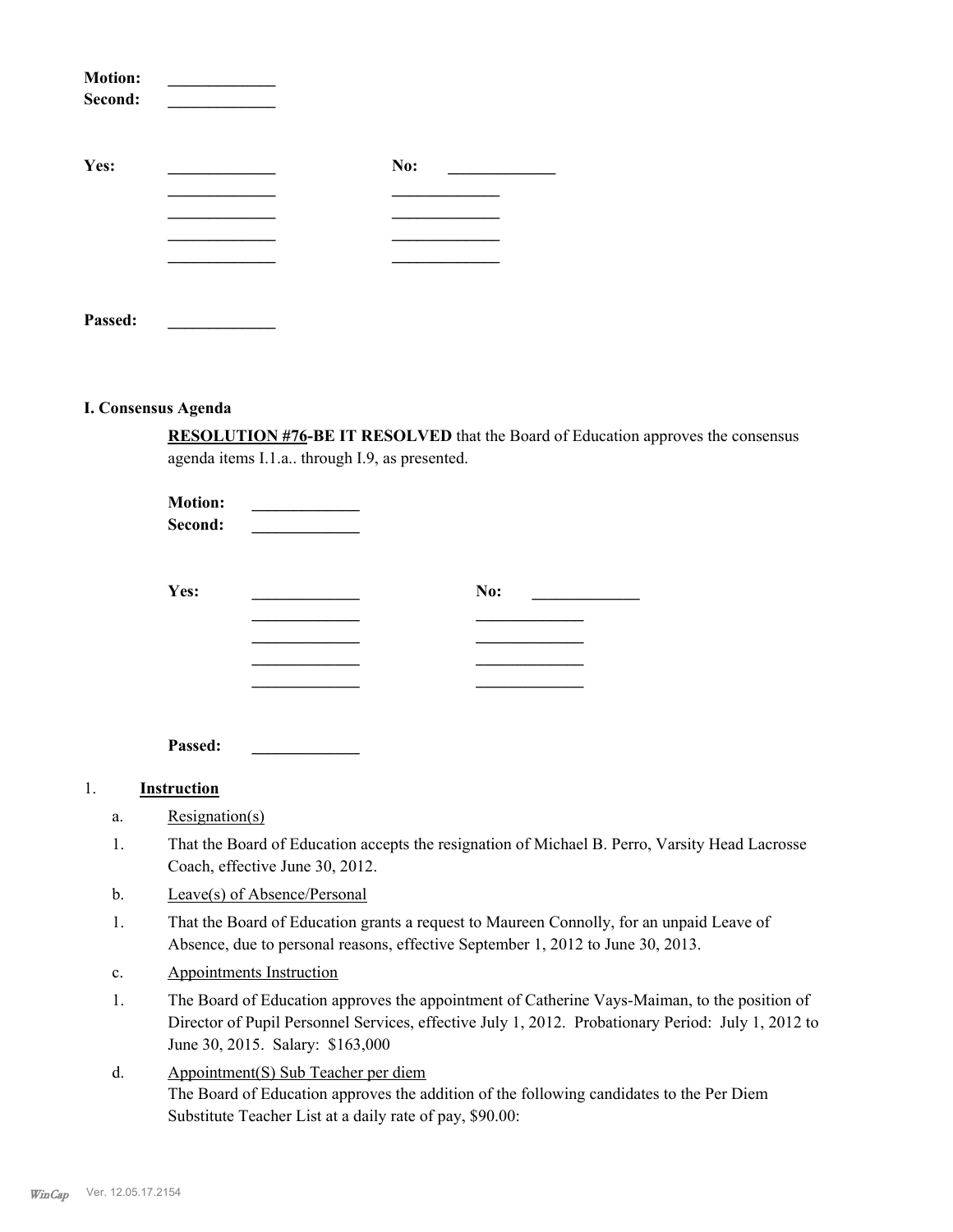# Tilia Erreich, Mineola Retiree 2. Special Education, N-6 (retiree rate is \$125)

EMPLOYEE NAME EMPLOYEE CERTIFICATION 1. Marli Wilkens Childhood Education (Grades 1-6), SWD (Grades 1-6)

### Appointment(S) Summer Language e.

That the Board of Education approves the following staff members for the Summer Language Programs 2012, to be funded by Title III LEP & Title I Funds, (Salary, hourly summer wages are based on the MTA contractual rates):

|                |               | <b>EMPLOYEE NAME</b>  | <b>STEP</b> | <b>STIPEND</b> |
|----------------|---------------|-----------------------|-------------|----------------|
| 1.             | Administrator | Dominick J. Tolipano  | 3           | \$7,346        |
|                | Elementary    |                       |             |                |
|                | Summer        |                       |             |                |
|                | Language      |                       |             |                |
|                | Program 2012  |                       |             |                |
| 2.             | Summer School | Jodi Desantis-Helming | 2           | \$3,565.92     |
|                | Teacher       |                       |             |                |
| 3 <sub>1</sub> | Summer School | Morgan Mercaldi       | 3           | \$3,854.91     |
|                | Teacher       |                       |             |                |
| 4.             | Summer School | Thomas C. Nucci       | 3           | \$3,854.91     |
|                | Teacher       |                       |             |                |
| 5.             | Summer School | Marie Watson          | 3           | \$3,854.91     |
|                | Teacher       |                       |             |                |
| 6.             | Summer School | Iyla Wilson           | 1           | \$3,280.92     |
|                | Teacher       |                       |             |                |

### Appointment(S) Summer Jumpstart f.

That the Board of Education approves the following teachers for the Summer Jump start Program, to be funded by Title III LEP (Salary, hourly summer wages are based on the MTA contractual rates):

| EMPLOYEE NAME      | STEP | <b>STIPEND</b> |
|--------------------|------|----------------|
| Joan Eisele-Cooper |      | \$1726.80      |
| Teri Wolfe         |      | \$2028.90      |
| Andrea Romano      |      | \$2,028.90     |

# 2. **Instruction: Committee on Special Education**

That the Board of Education approves the CSE/CPSE/SCSE recommendations for programs and services for students with IEPs for the time period from 3/1/12 to 3/31/12. a.

# 3. **Instruction: Contracted**

a. That the Board of Education accepts the related services agreement between Gayle E. Kligman Therapeutic Resources and the Mineola UFSD for the 2012- 2013 school year.

b. That the Board of Education accepts the special Education Services between North Shore Central SD and the Mineola UFSD for the 2011- 2012 school year.

c. That the Board of Education accepts the related services agreement between All Island Kids Therapy, LLC and the Mineola UFSD for the 2012- 2013 school year.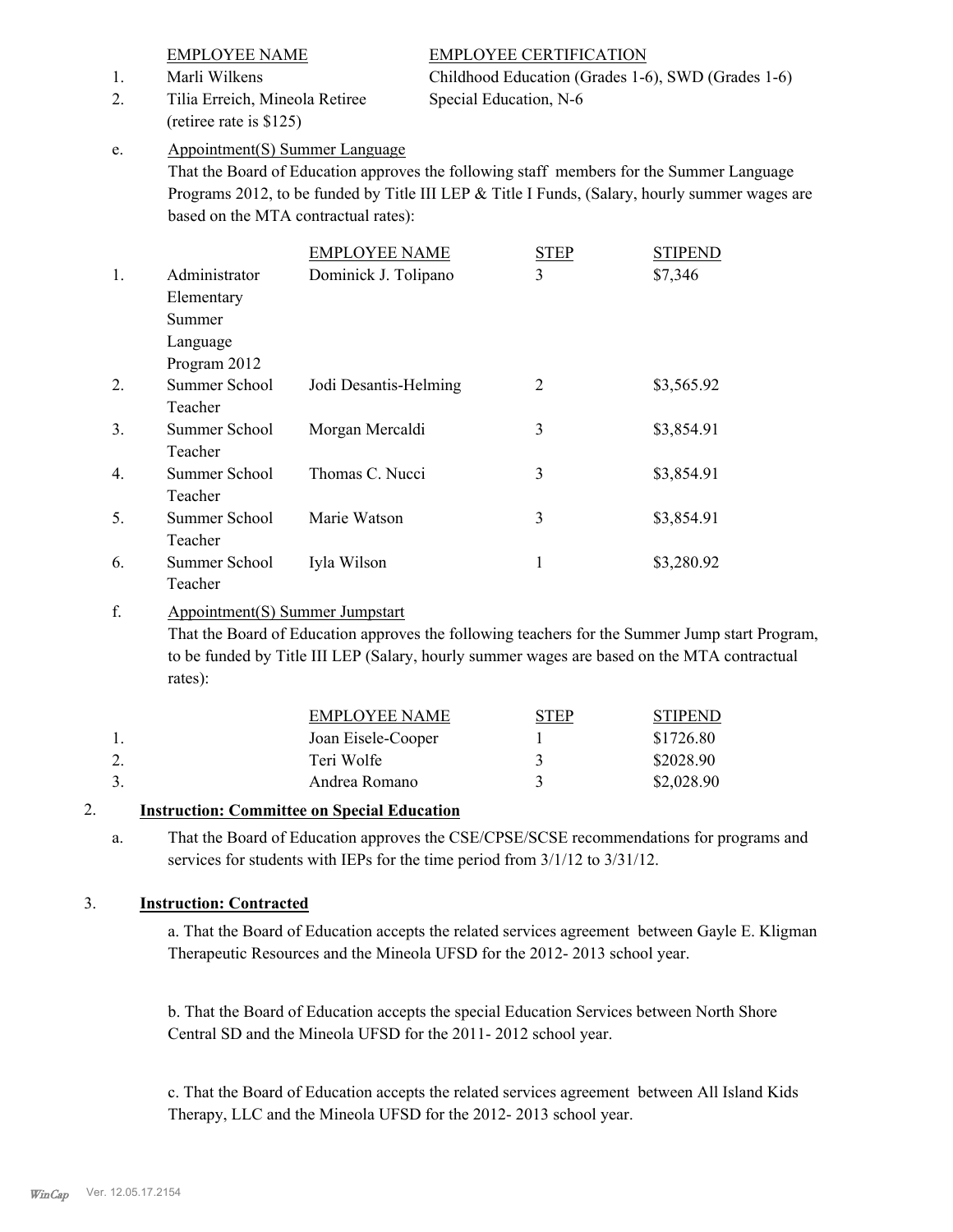d. That the Board of Education accepts the related services agreement between Horizon Healthcare and the Mineola UFSD for the 2012- 2013 school year.

e. That the Board of Education approves the license and operating agreement between the Mineola UFSD and SCOPE Education services for the After School Child Program for the 2012-2013 school year.

f. That the Board of Education approves the license agreement between the Mineola UFSD and the SCOPE Education Services for the PSAT/SAT Preparatory Program for the Fall of 2012.

g. That the Board of Education approves the service agreement between Metro Therapy, Inc.and the Mineola UFSD for the period of May 15, 2012 through June 30, 2013.

# 4. **Instruction: Student Actions**

That the Board of Education approves the following 2012-2013 Marching Band and Guard Trips: **Band Camp**: Tuesday August 14- Sunday, August 19- Circle Lodge/Camp Kinder Ring-Hopewell Junction, NY a.

**New York State Field Band Conference Marching Band Championship:** Saturday, October 27- Monday,October 29(returning after school)

**Bienniel Marching Band Trip to Disney World:** Friday, February 15, 2013(leaving after school) - Friday, February 22, 2013.

**WGI International Championships:** Wednesday, April 10, 2013 (leaving after school)- Sunday, April 14, 2013.

- That the Board of Education approves the arrangement of a high school exchange trip to Graz, Austria, in which Austrian students will come to Mineola in mid-September 2012 and our students will travel to Austria during February break 2013. b.
- That the Board of Education approves the overnight Guidance Department field trip to Boston, MA to visit the campuses of various colleges in the area from September 20, 2012 through September 21, 2012. c.

### 5. **Civil Service**

- a. Resignation(s)
- That the Board of Education accepts the resignation of Maria Condoleo-Peitler, part time Teacher Aide at Jackson Avenue School, effective May 11, 2012. 1.
- That the Board of Education accepts the resignation of Shanelle Glover, part time Bus Attendant in Transportation, effective May 14, 2012. 2.
- b. Leave(s) of Absence
- That the Board of Education approves a paid Medical Leave of Absence to Mary Balducci, part time Teacher Aide at the Middle School, effective May 1, 2012, due to surgery. Return date to be determined by her physician. 1.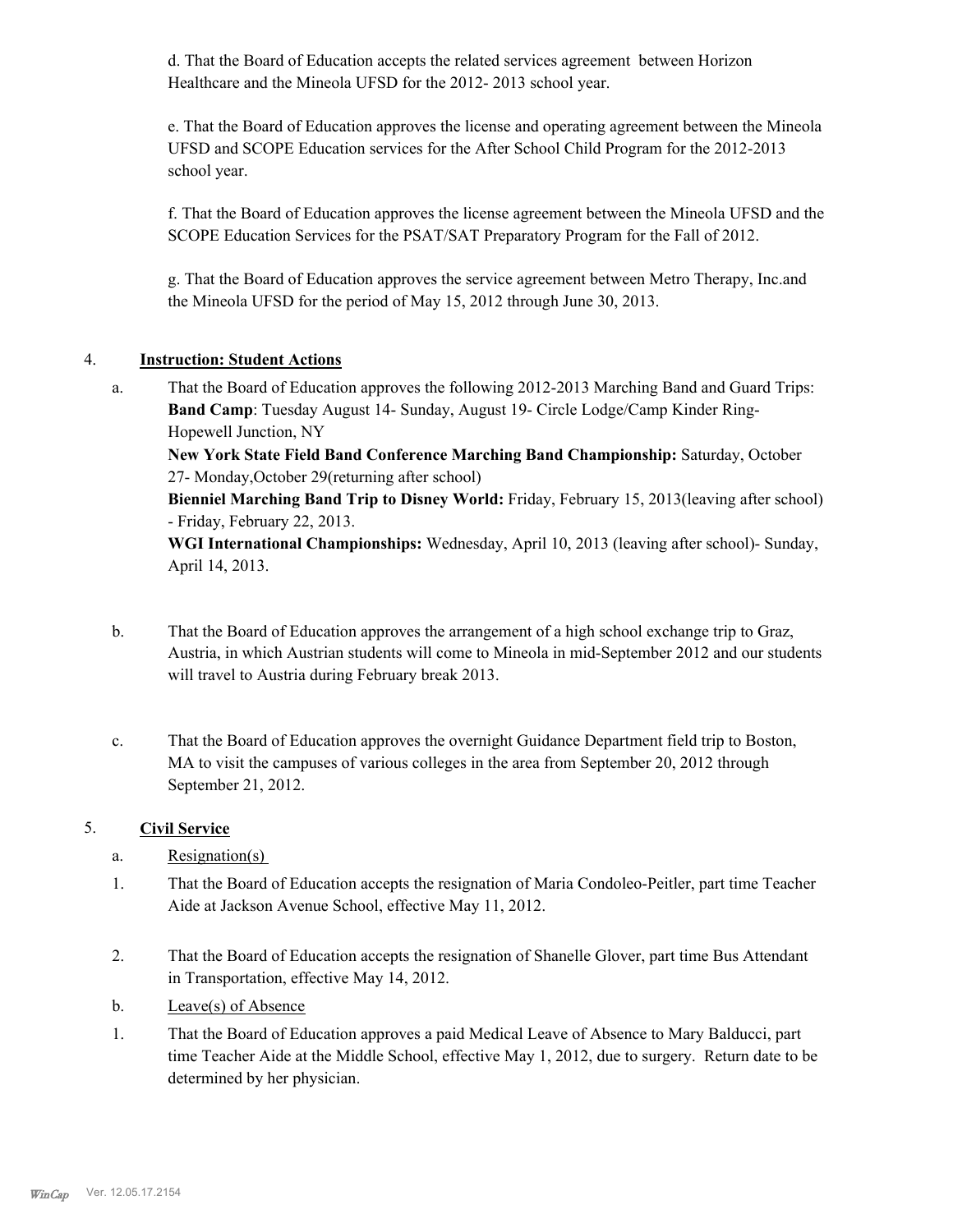- c. Resignation(s)
- That the Board of Education accepts, with regret, the resignation for the purpose of retirement, of Vincent DiSpigno, Bus Driver, effective June 29, 2012. 1.
- That the Board of Education accepts, with regret, the resignation for the purpose of retirement, of Joann Rios, Bus Driver, effective June 29, 2012. 2.
- d.

Excessing a Position

That the Board of Education approves the excessing of two Cleaner positions due to the closure of the Willis Avenue School, effective June 30, 2012. 1.

# 6. **Business /Finance**

# a. **Treasurer's Report**

That the Board of Education accepts the Treasurer's report for the period ending March 31, 2012 and directs that it be placed on file.

# b. **Approval of Invoices and Payroll**

That the Board of Education accepts the Invoices and Payroll for the period ending April 30, 2012

Warrant #19 \$ 162,060.64 Warrant #20 \$ 489,660.06 **TOTAL EXPENSES \$ 651,720.70**

PAYROLL #19 & #20 General  $$4,051,153.45$ F Fund \$ 71,967.56

**TOTAL PAYROLL \$4,123,121.01**

### 7. **Business/Finance: Contract Approvals**

That the Board of Education approves Health Contracts, providing health services for Mineola resident children attending non-public school, between the Mineola UFSD and following applicable districts for the 2011- 2012 school year.

- Garden City UFSD

- New Hyde Park- Garden City Park UFSD

# 8. **Business/Finance: Bids**

That the Board of Education approves the awarding of the Irrigation Installation & Service Co-Op bid for the 2012- 2013 school year to Sipala Landscape Services, the lowest responsible bidder, meeting all specifications.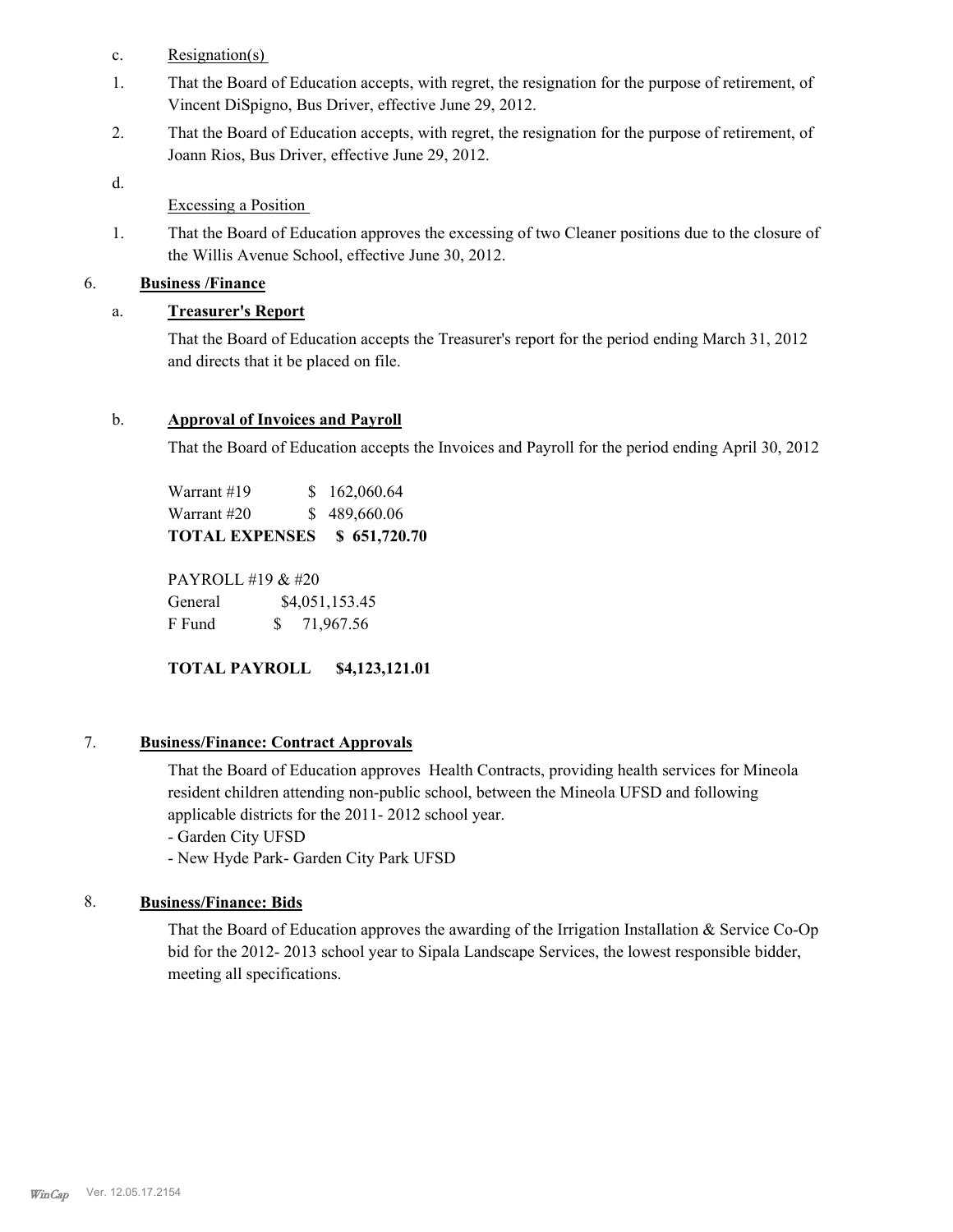## 9. **Other**

That the Board of Education approves the amended list of appointment of the following individuals to serve as Registrars and Inspectors at the Annual Election and Budget Vote held **Tuesday, May 15, 2012** at the hourly rate of pay, \$10.00:

### **Chief Election Inspectors:**

American Legion: **Eileen Alexander**  Hampton Street: **Maryann Iaquinto** Jackson Avenue: **Carolina Macedo** Meadow Drive: **Raymond Kwiatek**

### **Registrars:**

American Legion: Joanne Fitzgerald, Kathleen Finn, Jessica Behrman Hampton Street: Kathleen Fabiszewski, Marie DeStefano, Frank Iaquinto Jackson Avenue: Edith Horowitz, MaryAnn Swinski, Eugene Raffetto Meadow Drive: Debra Donovan, Jaclyn Smith

### **Inspectors:**

American Legion: James Smith, Loretta Piotrowski, Lynn Clifford, Margaret Mahon Hampton Street: Nora Coniglio, Michael Coniglio, Marian Kessler Meadow Drive: Douglas Cegelski, Ann Marie Smith Jackson Avenue: Flore Rowe, Marie Encizo, Karen Dombeck

### **J. Public Comments**

### **K. Board of Education Reports**

Comments from Board President Board Committee Report Superintendent of Schools' Reports & Comments Superintendent Comments Capital Updates Table Reports Finance and Operations Report Monthly Financial Report Building and Grounds Report Building Usage Vandalism Work order Status Transportation Report Special Reports Public Questions - Board Committee Reports; Student Organization Report, Superintendent's Report; Table Reports (All Finance & Operations Functions); and Special Report